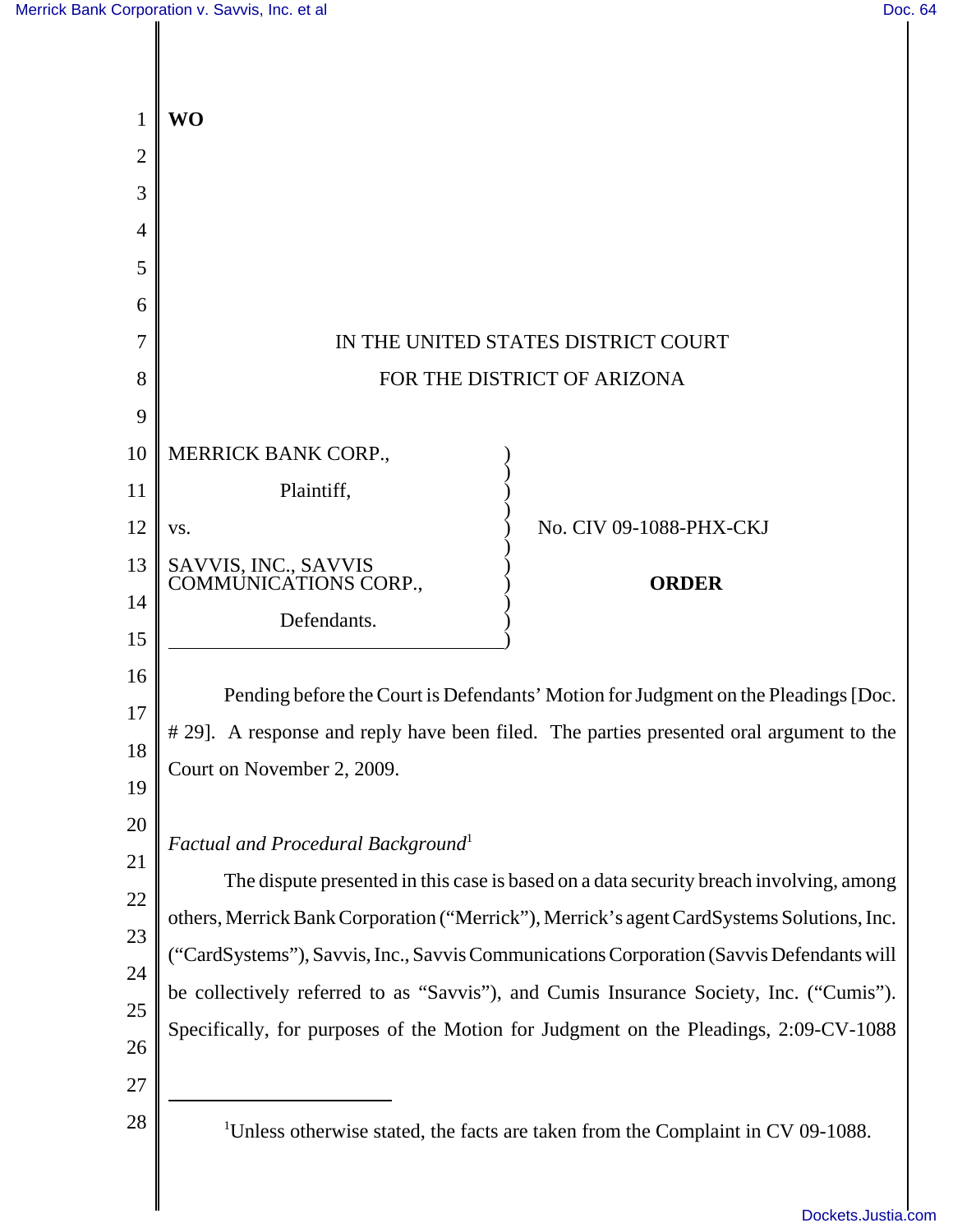1 involves claims by Merrick of negligence and negligent misrepresentation against Savvis.2

- 2 3 4 5 6 7 8 9 10 11 12 13 14 15 16 17 Merrick is an acquiring bank for approximately 125,000 merchants. An acquiring bank is a bank or bank-like entity that participates in the debit and credit card payment system within the Visa U.S.A., Inc. ("Visa") and MasterCard Worldwide ("MasterCard") associations and that (i) has established a contractual relationship with the merchant pursuant to which the merchant is enabled to accept cards as a means of payment and (ii) received payment for the goods or services from the cardholder's issuing bank which payment it forwards to the merchant. In or about January 2004, Merrick entered into an agreement with CardSystems, under which CardSystems would perform both Independent Sales Organization ("ISO") and Card Processor ("Processor") services for Merrick. In or about January 2004, Merrick did not permit CardSystems to act as either ISO or Processor until Merrick was satisfied that CardSystems was compliant with all Association rules and regulations related to Processors.<sup>3</sup> In or about January 2004, Visa and MasterCard had in place rules relating to Card Transaction security with respect to which Processors were required to comply. Because CardSystems was not certified as Cardholder Information Security Program ("CISP") compliant in January 2004, Merrick did not permit CardSystems to process any Card Transactions until it obtained the certification.4
- 18

28

<sup>19</sup> 20 <sup>2</sup>Related cases assigned to this Court are 4:07-CV-374 and 4:09-CV-180. 4:09-CV-086 is assigned to the Hon. Frank R. Zapata.

<sup>21</sup> 22 23 24 25 <sup>3</sup>The Complaint refers to Visa and MasterCard collectively as the "Association." The Court will also do so. The Associations require acquirers like Merrick to agree to reimburse the Associations for all losses suffered by the Associations as a result of wrongdoing by registered Processors. Complaint, ¶ 11. Generally, ISOs are sales forces that solicit merchants to contract with acquiring banks with which the ISO is aligned, and provide maintenance and servicing to such merchants. Processors process, on behalf of the acquiring bank, the authorization and settlement functions.

<sup>26</sup> 27 <sup>4</sup>CISP is a program that Visa had in place; MasterCard had similar rules. Merrick was satisfied that a CISP compliant Processor would also be compliant with MasterCard's Card Transaction security regulations.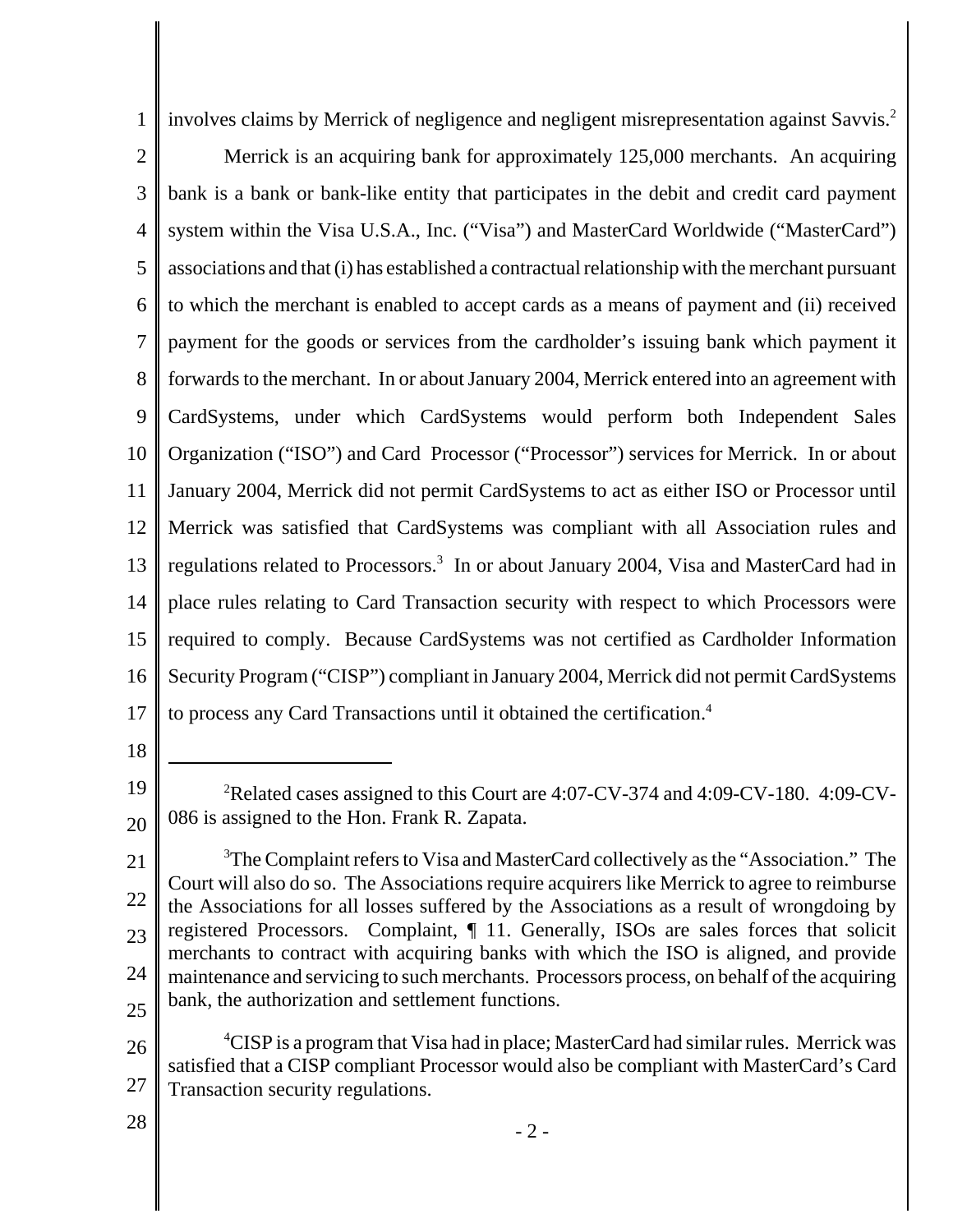1 2 3 4 5 6 7 8 Savvis was retained by CardSystems for the express purpose of obtaining certification that its systems were CISP compliant. In June of 2004 Savvis issued a Report on Compliance ("ROC") to CardSystems and Visa which summarized its findings and conclusions with respect to CardSystems' CISP compliance. Savvis concluded that CardSystems had implemented sufficient security solutions and operated in a manner consistent with industry best practices and the intent of CISP, and recommended that Visa recognize CardSystems as in "Full Compliance" with CISP. CardSystems was officially listed as CISP compliant by Visa.

9 10 11 Upon learning of the conclusions of the ROC, Merrick allowed CardSystems to act as its Processor. Additionally, in reliance on the ROC, in July 2004, Merrick executed and completed the ISO Acquisition Agreement.

12 13 14 15 16 17 18 19 20 21 22 In May 2005, CardSystems notified Merrick that its computer systems had been breached by hackers. A forensic investigation was conducted; the forensic report indicated that, on numerous occasions over the course of the past several months, hackers were able to export credit card account numbers and other personally identifiable cardholder data from CardSystems's computer systems. The report estimated that as many as 40 million individual Card account numbers may have been compromised as a result of the security breach. The report also indicated that, at the time that Savvis issued its ROC confirming CardSystem's CISP compliant status, CardSystems had been improperly and continuously storing unencrypted Card Transaction data on its servers for over five years. CardSystems's inadequate firewalls, improper data retention and failure to encrypt data were all obvious failures to comply with CISP.

23

24 25 26 Merrick filed an action in the Eastern District of Missouri against Savvis alleging claims of negligence and negligent misrepresentation. On or about May 21, 2009, the case was transferred to the United States District Court for the District of Arizona and assigned cause number 2:09-CV-1088.

27

On June 5, 2009, Savvis filed a Motion for Judgment on the Pleadings. A response

 $28 \t - 3 -$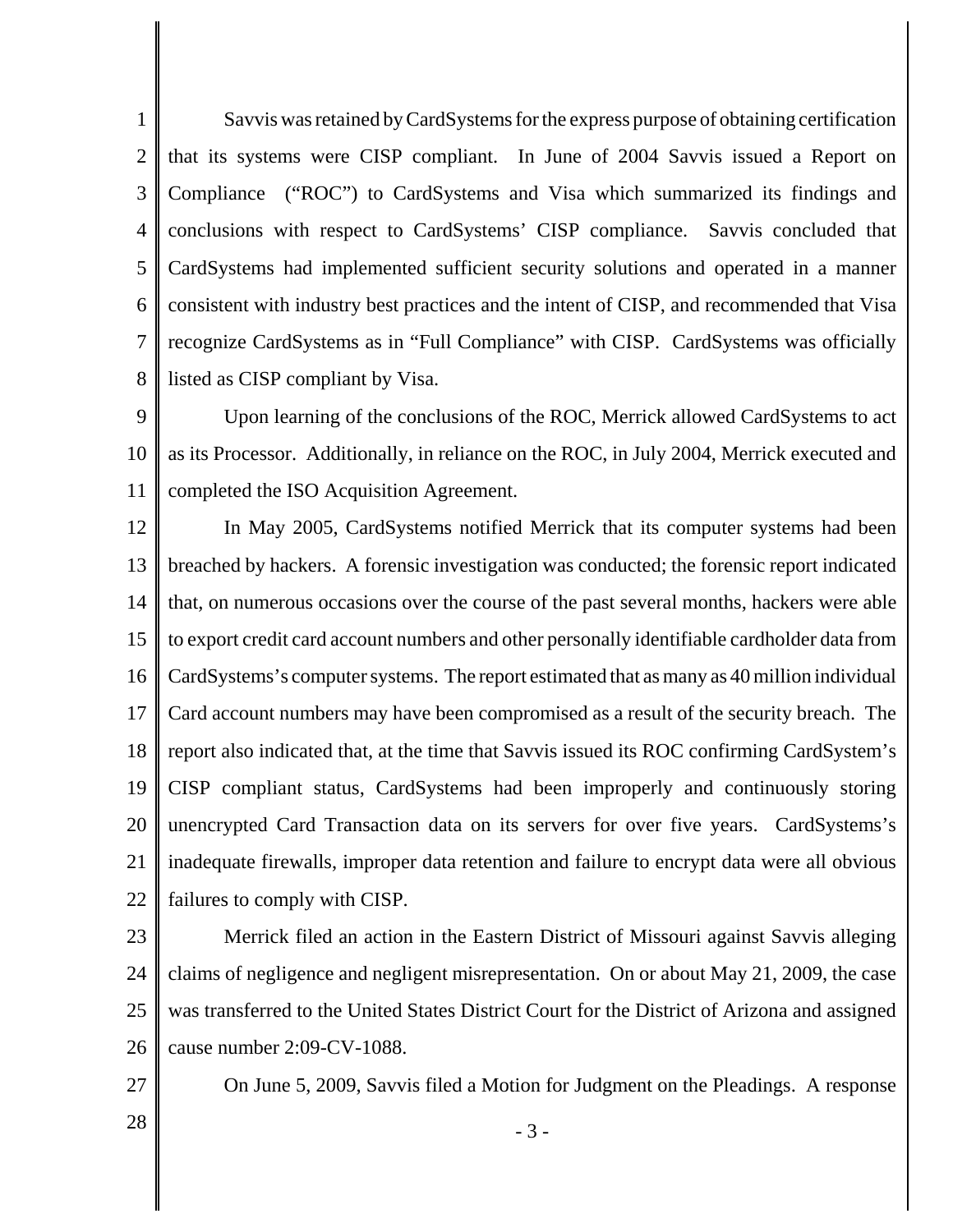1 2 3 4 5 6 7 8 9 and reply have been filed. Savvis has also filed a Request for Judicial Notice ("RJN") of a variety of documents filed in other court proceedings (exhibits 1-4), one document that was referenced to and relied upon in the Complaint (exhibit 5 – filed under seal), and a statement publically available made by the Chairman of Merrick Bank Corp., before the House Committee on Financial Services, Subcommittee on Oversight and Investigations (exhibit 6). A Supplemental Request for Judicial Notice ("Supp. RJN") has also been filed requesting judicial notice be taken of the ROCs (exhibits 1 and 2 – filed under seal) and an order filed in bankruptcy court (exhibit 3). No opposition to these requests have been filed; the requests will be granted.

10

## 11 *Motion for Judgment on the Pleadings*

12 13 14 15 16 17 18 19 20 21 22 23 24 25 26 Fed.R.Civ.P. 12(c) provides that, "[a]fter the pleadings are closed – but early enough not to delay trial – a party may move for judgment on the pleadings." Dismissal through a motion for judgment on the pleadings is appropriate "'only if it is clear that no relief could be granted under any set of facts that could be proven consistent with the allegations." *McGlinchy v. Shell Chemical Co.*, 845 F.2d 802, 810 (9th Cir. 1988), *quoting Hishon v. King & Spalding*, 467 U.S. 69, 73 (1984). When the moving party is entitled to judgment as a matter of law when, even if all of the material facts in the pleading under attack are true, judgment on the pleadings is appropriate. *Hal Roach Studios, Inc. v. Richard Feiner & Co., Inc.*, 896 F.2d 1542, 1550 (9th Cir. 1989). "All allegations of fact of the opposing party are accepted as true." *Austad v. United States*, 386 F.2d 147, 149 (1967). Furthermore, all inferences reasonably drawn from the alleged facts must be construed in favor of the responding party. *General Conference Corp. of Seventh-Day Adventists v. Seventh Day Adventist Congregational Church*, 887 F.2d 228, 230 (9th Cir. 1989). However, conclusory allegations are insufficient to defeat a motion for judgment on the pleadings. *McGlinchy*, 845 F.2d at 810.

27

A motion for judgment on the pleadings is subject to the same standard as a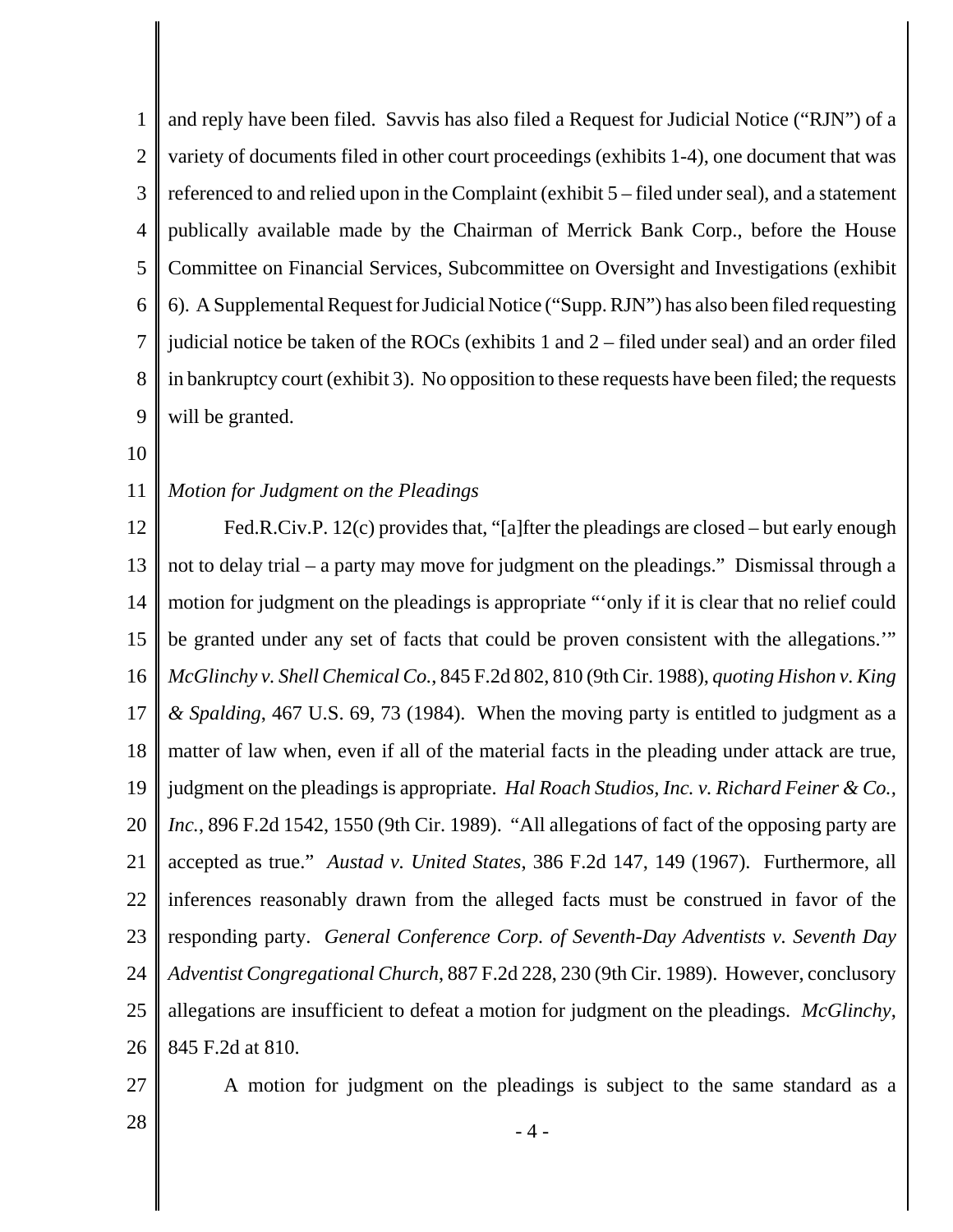1 2 3 4 5 6 7 8 9 10 11 12 13 14 15 16 17 18 19 Fed.R.Civ.P. 12(b)(6) motion to dismiss. *Dworkin v. Hustler Magazine, Inc.*, 867 F.2d 1188 (9th Cir. 1989). The United States Supreme Court has found that, in order to survive a motion to dismiss for failure to state a claim, a plaintiff must allege "enough facts to state a claim to relief that is plausible on its facts." *Bell Atlantic Corp. v. Twombly*, 550 U.S. 544, 127 S.Ct. 1955, 1974, 167 L.Ed.2d 929 (2007).<sup>5</sup> While a complaint need not plead "detailed factual allegations," the factual allegations it does include "must be enough to raise a right to relief above the speculative level." *Id*. at 1964-65. Indeed, Fed.R.Civ.P. 8(a)(2) requires a showing that a plaintiff is entitled to relief "rather than a blanket assertion" of entitlement to relief. *Id*. at 1965 n. 3; *see also Ashcroft v. Iqbal*, — S.Ct. —, 129 S.Ct. 1937, 1951, 173 L.Ed.2d 868 (2009) (conclusory nature of allegations disentitled them to a presumption of truth). The complaint "must contain something more . . . than . . . a statement of facts that merely creates a suspicion [of] a legally cognizable right to action." *Id*. at 1965. Thus, a motion to dismiss pursuant to Fed.R.Civ.P. 12(b)(6) (or a motion for judgment on the pleadings) should be granted when a plaintiff fails to "nudge [his] claims across the line from conceivable to plausible." *Id*. at 1974. However, the Supreme Court has cited *Twombly* for the traditional proposition that "[s]pecific facts are not necessary [for a pleading that satisfies Rule  $8(a)(2)$ ]; the statement need only 'give the defendant fair notice of what the ... claim is and the grounds upon which it rests." *Erickson v. Pardue*, 551 U.S. 89, 127 S.Ct. 2197, 2200, 167 L.Ed.2d 929 (2007).

20 21 22 23 This Court must take as true all allegations of material fact and construe them in the light most favorable to the nonmoving party. *See Cervantes v. United States*, 330 F.3d 1186, 1187 (9th Cir. 2003). Additionally, the Court may consider any matter set forth in the complaint which is subject to judicial notice. *Outdoor Media Group, Inc. v. City of*

24

28

<sup>25</sup> 26 27 5 The holding in *Twombly* explicitly abrogates the well established holding in *Conley v. Gibson*, 355 U.S. 41, 45-46, 78 S.Ct. 99, 2 L.Ed.2d 80 (1957), that "a complaint should not be dismissed for failure to state a claim unless it appears beyond doubt that the plaintiff can prove no set of facts in support of his claim which would entitle him to relief."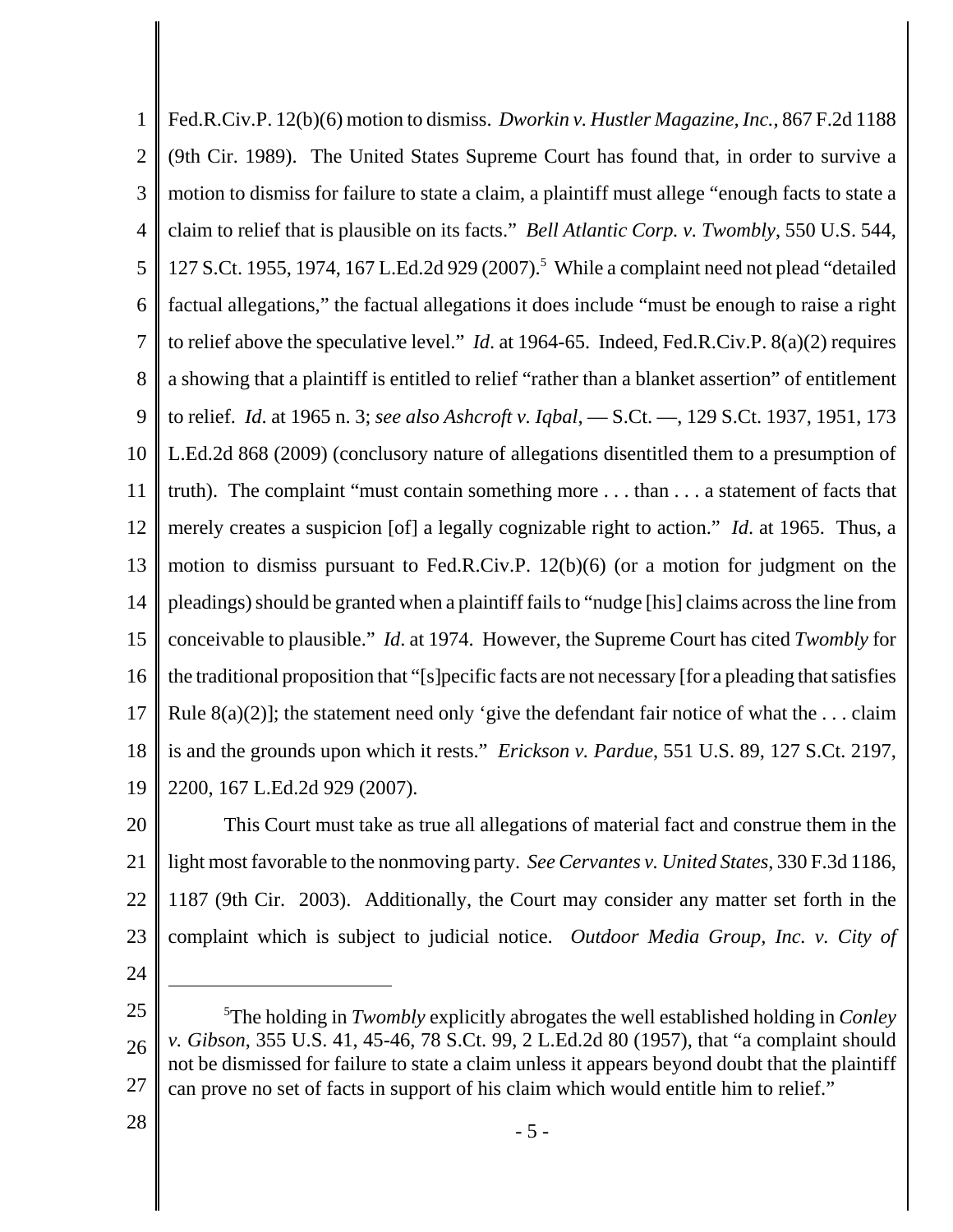1 2 3 4 5 6 7 8 9 10 11 12 13 14 15 16 *Beaumont*, 506 F.3d 896, 899 (9th Cir. 2007). The Court may take judicial notice of "matters of public record" outside the pleadings without converting a motion for judgment on the pleadings into a motion for summary judgment. Fed. R. Evid. 201; *see also Lexicon Inc. v. Milberg Weiss Bershad Hynes & Lerach*, 102 F.3d 1524, 1537 (9th Cir.1996), *rev'd on other grounds*, 523 U.S. 26, 118 S.Ct. 956, 140 L.Ed.2d 62 (1998) (holding that a district court may consider matters of public record, including court records that have a direct relation to the matters at issue, without converting a motion to dismiss into a motion for summary judgment); *Mann v. GTCR Golder Rauner, L.L.C.*, 351 B.R. 714 (D. Ariz. 2006) (same). The Court also may consider a document referred to in the complaint without converting the motion into a motion for summary judgment if its authenticity is not questioned. *Branch v. Tunnell*, 14 F.3d 449, 453 (9th Cir.1994), *overruled on other grounds, Galbraith v. County of Santa Clara*, 307 F.3d 1119 (9th Cir. 2002). In general, a complaint is construed favorably to the pleader. *See Scheuer v. Rhodes*, 416 U.S. 232, 236, 94 S.Ct. 1683, 40 L.Ed.2d 90 (1974), *overruled on other grounds*, 457 U.S. 800. Nonetheless, the Court does not accept as true unreasonable inferences or conclusory legal allegations cast in the form of factual allegations. *Western Mining Council v. Watt*, 643 F.2d 618, 624 (9th Cir. 1981).

17 18 19 20 Judgment on the pleadings is also appropriate when the allegations demonstrate that a defendant has an affirmative defense, such as statute of limitations, to a cause of action. *U.S. for Use of E.e. Black Limited v. Price-McNemanr Const. Co.*, 320 F.2d 663, 666 n.1 (9th Cir. 1963); *Conerly v. Westinghouse Elec. Corp*., 623 F.2d 117 (9th Cir. 1980).

21

## 22 *Statute of Limitations – Choice of Law*

23 24 25 26 27 Savvis asserts that Merrick's claims should be dismissed as a matter of law because they are barred by Arizona's two-year statute of limitations. Where a case has been transferred, the choice of law rule of the transferor venue applies. *Van Dusen v. Barrack*, 376 U.S. 612, 645-39 (1964); *International Business Machines Corp. v. Bajorek*, 191 F.3d 1033 (9th Cir. 1999). Savvis argues that the transferor venue, Missouri, applies the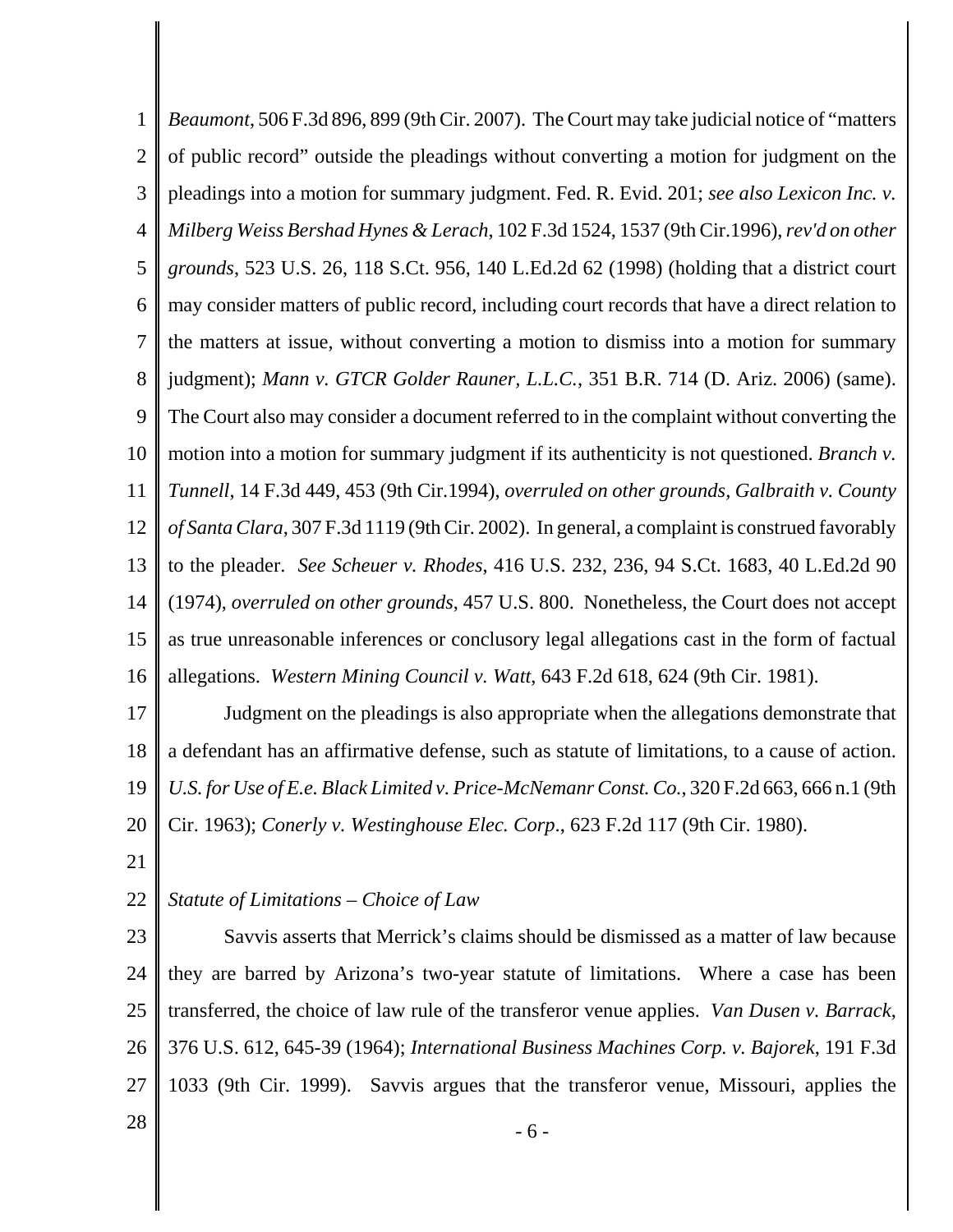1 2 3 4 5 6 7 8 9 10 framework set forth in *Kennedy v. Dixon*, 439 S.W.2d 173 (Mo. 1969) (en banc) for tort claims. The *Kennedy* framework follows the Restatement's "most significant relationship test." Restatement (Second) of Conflict of Laws § 145 (1971). Although Merrick agrees that a most significant relationship test is used for questions of substantive law, *Reis v. Peabody Coal Co.*, 997 S.W.2d 49, 58 (Mo.App. 1999), Merrick asserts that Missouri considers statute of limitations issues procedural and, therefore, governed by Missouri law. *Wright v. Campbell*, 277 S.W.3d 771, 773 (Mo.App. 2009). Missouri's borrowing statute states that "[w]henever a cause of action has been fully barred by the laws of the state, territory or country in which it originated, said bar shall be a complete defense to any action thereon, brought in any of the courts of this state." § 516.190 R.S.Mo.

11 12 13 14 15 16 17 18 19 20 21 22 23 The Eighth Circuit has stated that "[t]he operative term in the borrowing statute is where the action 'originates.' A cause of action originates under Missouri law at the place where plaintiff's alleged damages stemming from the pleaded cause of action are sustained and capable of ascertainment." *Rajala v Donnelly Meiners Jordan Kline, P.C.*, 193 F.3d 925, 928 (8th Cir. 1999). In *Rajala*, the plaintiff asserted causes of action against an accounting firm whose allegedly negligent evaluation of a potential acquisition proved incorrect. The Eighth Circuit determined that the cause of action originated where the plaintiff was located and "felt the cash flow crunch allegedly caused by [defendants] acts and omissions." *Id*. The Eighth Circuit explained that, under Missouri's borrowing statute, "for cases involving a purely economic injury, as opposed to a physical accident with economic consequences, a cause of action originates where the plaintiff is financially damaged, which for a corporation is often its place of business." *Great Plains Trust Co. v. Union Pacific R. Co.*, 492 F.3d 986, 992 (8th Cir. 2007).

24 25 26 27 Merrick asserts that the damages claimed in this case are purely economic and relate to misrepresentations made by Savvis when it issued the ROC certifying CardSystems as CISP compliant and that those damages were only capable of ascertainment at the place where they were suffered by Merrick, which is its place of business in Utah. Merrick asserts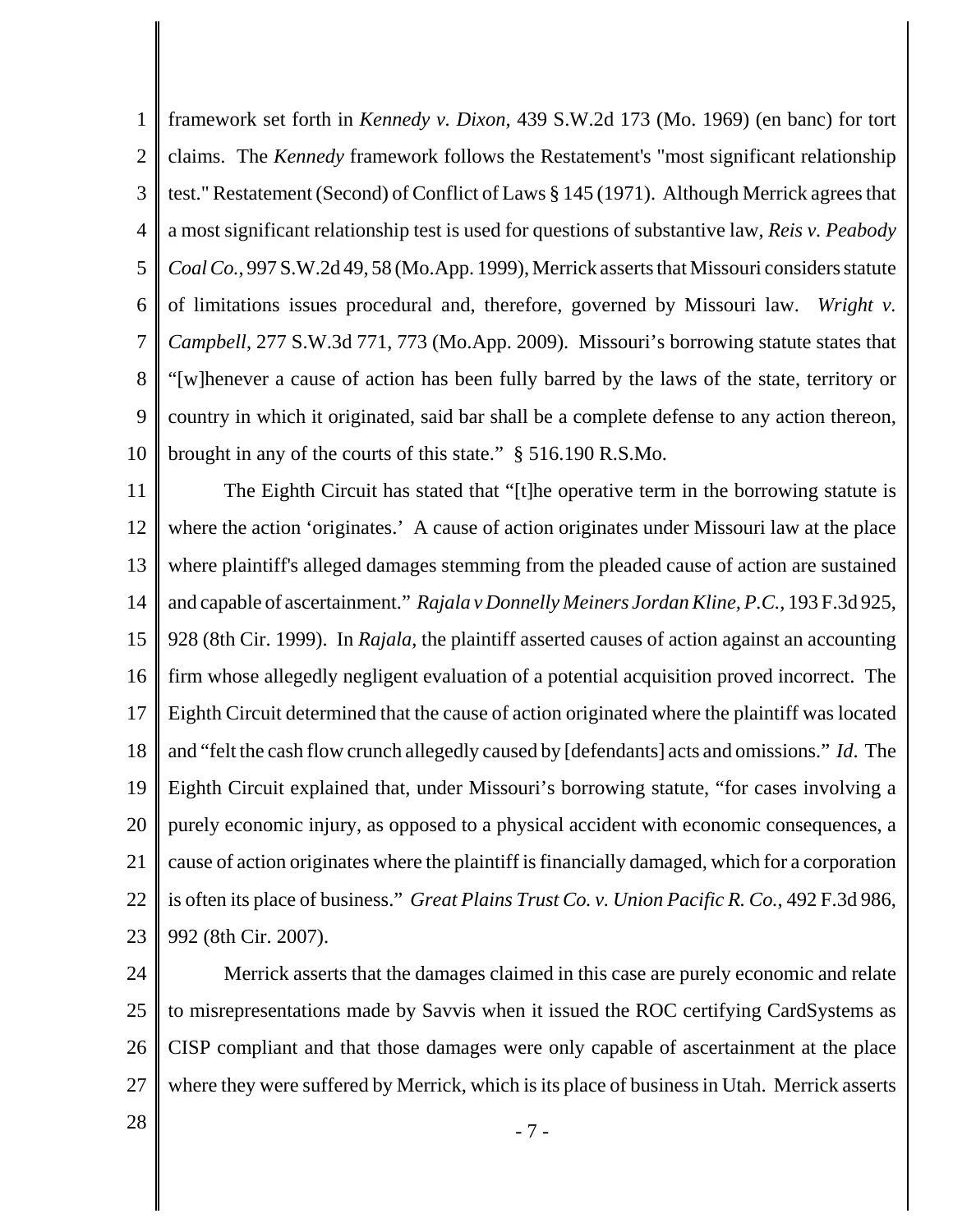1 2 3 4 5 6 7 8 that Savvis mistakenly emphasizes the fact that the subject of the audit, CardSystems, was located in Arizona, ignoring that Merrick's claims focus on Savvis's assessment, which almost exclusively took place outside Arizona. Therefore, Merrick asserts that, under Missouri's borrowing statute, the cause of action originated in Utah, and is not barred because Utah's statute of limitations for negligence and negligent misrepresentation claims is either three or four years. *See* Utah Code Ann. § 78-12-25; § 78-12-26.11. Merrick asserts that, even if Merrick's claims accrued as of July 2005, Merrick's claims are timely under either a three or four year statute of limitations since Merrick filed suit in May 2008.

9 10 11 12 13 14 15 16 17 18 19 20 21 22 23 24 Savvis argues, however, that the Eighth Circuit has explicitly rejected the argument that an action originated for purposes of the borrowing statue where a corporate plaintiff ultimately felt the economic effects of its injuries. *Building Erection Services, Inc. v. JLG, Inc.*, 376 F.3d 800, 804 (9th Cir. 2004). In *Building Erection Services*, the court distinguished *Rajala* on the basis that *Rajala* concerned a purely economic injury to a corporation. 376 F.3d at 804 ("we do not find *Rajala* very helpful in resolving an accrual issue where a corporation suffers physical damage to corporate property in one state, but feels the secondary economic effects of the injury in its home state"). Savvis distinguishes *Rajala* on the basis that the court did not determine that its holding was based solely or primarily on where the plaintiff had its principal place of business and that the court rejected plaintiff's argument that the action originated in Missouri because that is where plaintiff learned the extent and specifics of the alleged wrongs. Savvis distinguishes *Great Plains* on the basis that the facts are not similar to this case. Although the parties dispute where the damages are capable of ascertainment, these cases make clear that, where a case involves a purely economic injury, the cause of action originates where the plaintiff is financially damaged.

25 26 27 In this case, a purely economic injury to Merrick is alleged. The *Building Erection Services* court discussed that, in *Rajala*, the court did not focus solely on the cash-flow crunch felt by plaintiff at its corporate headquarters, but also on the place where conduct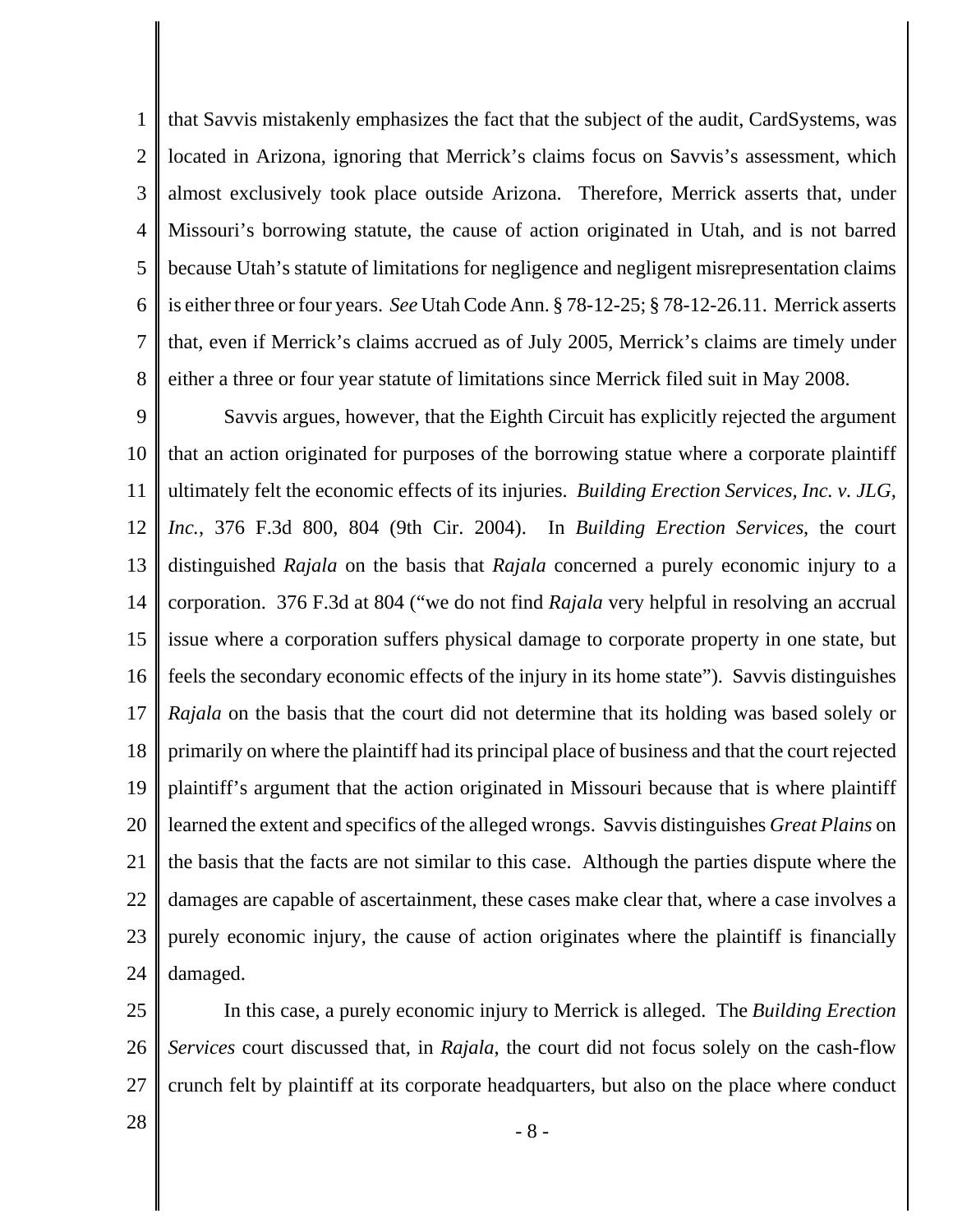| 1              | occurred as a result of the alleged negligent advice. In this case, the alleged negligence took                                                                                                                                                  |
|----------------|--------------------------------------------------------------------------------------------------------------------------------------------------------------------------------------------------------------------------------------------------|
| $\overline{2}$ | place where the assessment occurred and the subsequent security breach occurred in Arizona.                                                                                                                                                      |
| 3              | However, because no physical injury was involved, Building Erection Services only provides                                                                                                                                                       |
| 4              | limited guidance. Rather, the Eighth Circuit's clear statement that, "for cases involving a                                                                                                                                                      |
| 5              | purely economic injury, as opposed to a physical accident with economic consequences, a                                                                                                                                                          |
| 6              | cause of action originates where the plaintiff is financially damaged, which for a corporation                                                                                                                                                   |
| 7              | is often its place of business[,]" Great Plains Trust Co., 492 F.3d at 993, leads to a                                                                                                                                                           |
| 8              | conclusion that Missouri's borrowing statute requires utilizing Utah's statute of limitations.                                                                                                                                                   |
| 9              | Moreover, in opposing the transfer of the action initiated in California, Savvis                                                                                                                                                                 |
| 10             | asserted:                                                                                                                                                                                                                                        |
| 11             | Much of the evidence establishing that SAVVIS was neither involved in, nor                                                                                                                                                                       |
| 12             | responsible for, the events underlying this dispute is likewise located in the Eastern<br>District of Missouri. <sup>3</sup> In contrast, there are no allegations or indications that any                                                       |
| 13             | evidence exists in, or any misconduct on the part of SAVVIS took place in, Arizona.                                                                                                                                                              |
| 14             | <sup>3</sup> Moreover, insofar as [Cumis] alleges (wrongly) that SAVVIS engaged in any<br>wrongful conduct, such as fraud, by definition that conduct (had it occurred)<br>would have occurred within the Eastern District of Missouri, where [] |
| 15             | SAVVIS is located.                                                                                                                                                                                                                               |
| 16             | Regan Decl., Ex. A, Savvis' Response to OSC Re Transferring Venue [Doc. #48], p. 2.                                                                                                                                                              |
| 17             | Additionally, Merrick points out that its claims are based on Savvis's assessment, which took                                                                                                                                                    |
| 18             | place almost exclusively outside of Arizona (Merrick's brief indicates that Cable & Wireless                                                                                                                                                     |
| 19             | spent a total of three days in Arizona in 2003; during argument Merrick asserted that                                                                                                                                                            |
| 20             | discovery had revealed that Cable & Wireless had only spent one day in Arizona.                                                                                                                                                                  |
| 21             | Additionally, as for Savvis's continued engagement in 2004, there was no physical presence                                                                                                                                                       |
| 22             | in Arizona). However, Savvis points out that Merrick's own forensic investigator also                                                                                                                                                            |
| 23             | conducted a three-day, on-site investigation of Cardsystems in Arizona.                                                                                                                                                                          |
| 24             | Although Savvis asserts that Missouri's borrowing statute is designed to discourage                                                                                                                                                              |
| 25             | forum shopping, Patch v. Playboy Enterprises, Inc., 652 F.2d 754, 756 (8th Cir. 1981),                                                                                                                                                           |
| 26             | Merrick asserts it properly filed this action in Missouri where Savvis has its principal place                                                                                                                                                   |
| 27             | of business and is the location Savvis has acknowledged is the most appropriate forum to                                                                                                                                                         |
| 28             | $-9-$                                                                                                                                                                                                                                            |
|                |                                                                                                                                                                                                                                                  |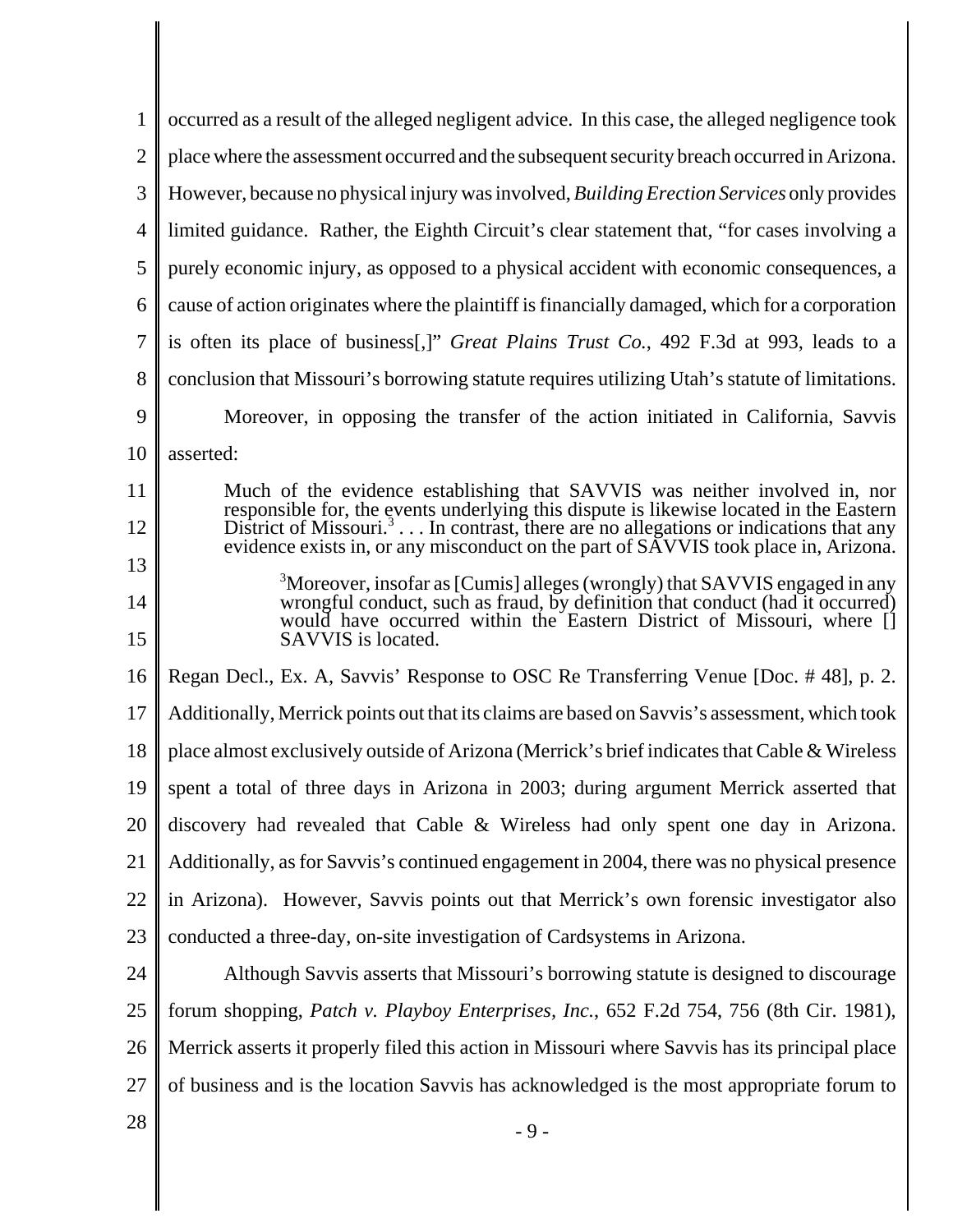1 bring suit against Savvis for claims relating to the CardSystems audit.

| 2              | In light of the statements made by Savvis in opposition to the transfer of CV 07-374                                                                                                                 |
|----------------|------------------------------------------------------------------------------------------------------------------------------------------------------------------------------------------------------|
| 3              | from California to Arizona and the fact that Savvis is located in Missouri, it is difficult for                                                                                                      |
| $\overline{4}$ | the Court to conclude that Merrick engaged in impermissible forum shopping by filing suit                                                                                                            |
| 5              | in Missouri. Moreover, a pure economic injury is alleged, "as opposed to a physical accident                                                                                                         |
| 6              | with economic consequences[.]" Great Plains Trust Co., 492 F.3d at 993. Merrick suffered                                                                                                             |
| 7              | and ascertained the financial damages in Utah. The Court finds that Utah's statute of                                                                                                                |
| 8              | limitations applies. See Utah Code Ann. § 78-12-25; § 78-12-26.11. Therefore, even if                                                                                                                |
| 9              | Savvis is correct that Merrick's claims accrued as of July 2005, Merrick's claims are timely                                                                                                         |
| 10             | under either a three or four year statute of limitations since Merrick filed suit in May 2008.                                                                                                       |
| 11             |                                                                                                                                                                                                      |
| 12             | Negligence and Negligent Misrepresentation – Duty                                                                                                                                                    |
| 13             | Arizona courts follow the law of negligent misrepresentation set forth in $\S 552(2)$ of                                                                                                             |
| 14             | the Restatement (Second) of Torts, which narrowly limits the liability of professional                                                                                                               |
| 15             | suppliers of information. <i>Kuehn v. Stanley</i> , 208 Ariz. 124, 127-28, 91 P.3d 346, 349-50                                                                                                       |
| 16             | (App. 2004). Under the Restatement, liability for negligent misrepresentation is limited to                                                                                                          |
| 17             | losses suffered:                                                                                                                                                                                     |
| 18<br>19       | "(a) by the person or one of a limited group of persons for whose benefit and guidance<br>[the defendant] intends to supply the information or knows that the recipient intends<br>to supply it; and |
| 20             | (b) through reliance upon it in a transaction that [the defendant] intends the                                                                                                                       |
| 21             | information to influence or knows that the recipient so intends or in a substantially<br>similar transaction."                                                                                       |
| 22             | Restatement § 552(2). Under § 552(2), a party can only be liable for negligent                                                                                                                       |
| 23             | misrepresentation to the extent that "the maker of the representation intends it to reach and                                                                                                        |
| 24             | influence either a particular person or persons, known to him, or a group or class of persons,                                                                                                       |
| 25             | distinct from the much larger class who might reasonably be expected sooner or later to have                                                                                                         |
| 26             | access to the information and forseeably to take some action in reliance upon it." $\S$ 552(2),                                                                                                      |
| 27             | comment h; Standard Chartered PLC v. Price Waterhouse, 190 Ariz. 6, 29, 945 P.2d 317,                                                                                                                |
| 28             | $-10-$                                                                                                                                                                                               |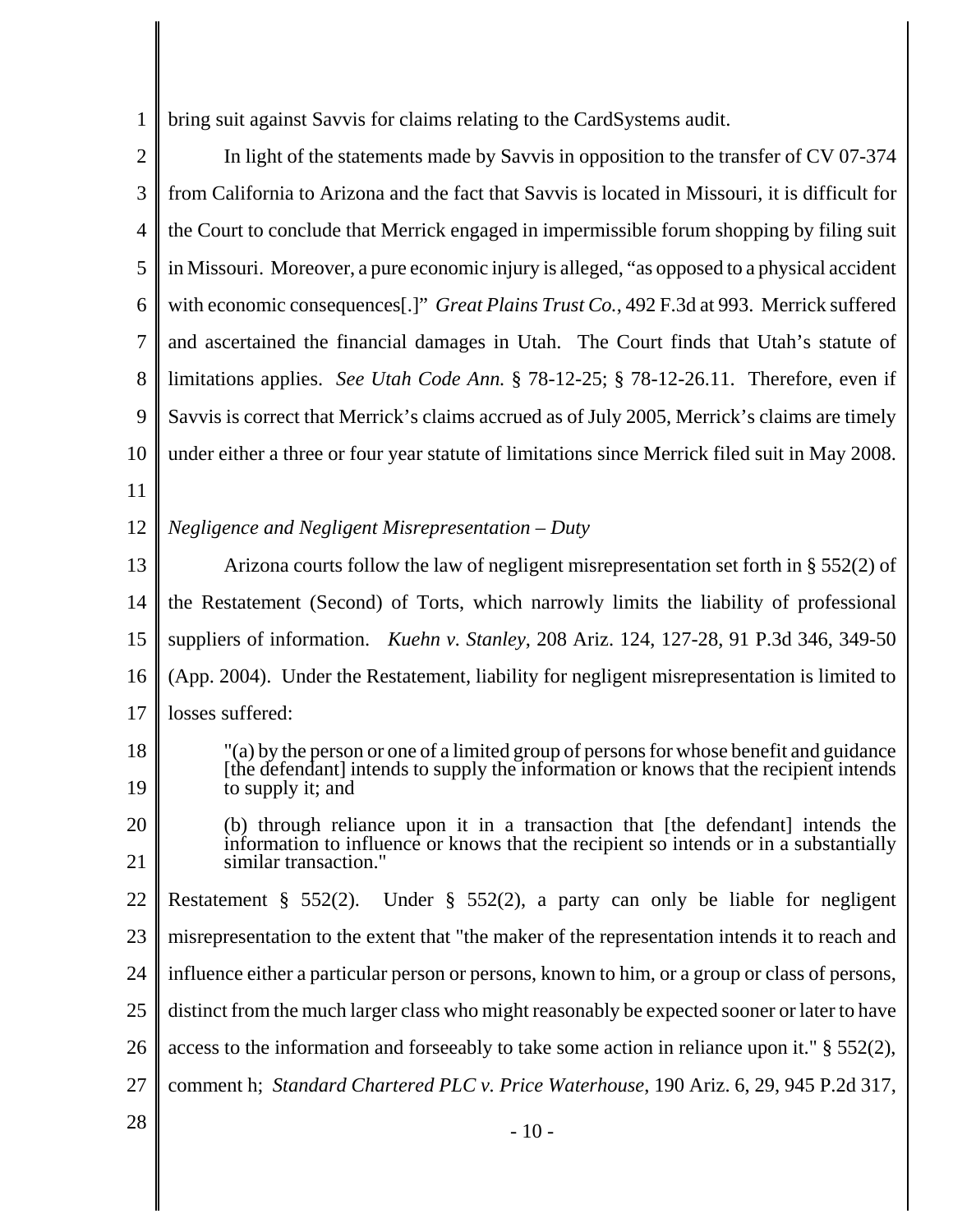1 340 (App. 1996).

2 3 4 5 6 7 8 9 Savvis asserts that this requirement is fatal to Merrick's claims for negligence and negligent misrepresentation. *See e.g., Kuehn*, 91 P.3d at 350 (granting summary judgment where, although it was foreseeable that plaintiffs would gain access to and rely on the defendant's real estate appraisal, such information was not provided "for the guidance of" the plaintiffs); *Hoffman v. Greenberg*, 159 Ariz. 377, 379-80, 767 P.2d 725, 727-28 (App. 1988) (affirming directed verdict where although the defendant appraiser "may have been aware that investors make wide use of appraisals and that others rely on them," he was not told of the intended use of the appraisal in a transaction with the plaintiff).

10 11 12 13 14 15 16 17 18 19 20 21 22 Savvis asserts that Merrick does not and cannot allege that Savvis made any representation of fact directly to Merrick intending to influence its behavior "distinct from the much larger class" of acquiring banks potentially entering into business transactions related to the Visa and MasterCard systems. Savvis references Merrick's allegations that Savvis made false representations concerning CardSystems's compliance with Visa's CISP requirements and that Savvis "knew, or reasonably should have known" that CardSystems would supply its findings to "acquiring banks like Merrick, with which CardSystems sought to establish a processing relationship." Complaint, ¶¶ 45–46. Savvis also points to Merrick's allegations that Savvis knew or intended that the Report would be provided by Visa to "acquirers needing the services of a Processor" or to acquiring banks "then considering a direct contractual relationship with CardSystems." Complaint,¶ 37 and ¶ 35. Savvis asserts that Arizona law does not extend liability for negligent misrepresentation to such an expansive group. *See e.g., Standard Chartered*, 945 P.2d at 340; *Kuehn*, 91 P.3d at 351.

23

24

25

26

27

Merrick asserts, however, that it has alleged:

(a) processors, such as CardSystems, needed the sponsorship of an acquiring bank, such as Merrick, in order to have access to the Visa and MasterCard interchange systems and process Card Transactions, (Compl. ¶¶ 10-11); (b) the sponsoring acquiring bank was responsible to the Associations for ensuring its processors, such as CardSystems, were in compliance with CISP, and was liable to the Associations for any losses resulting from a processor's failure to comply with Association regulations, including CISP, (Compl. ¶¶ 11, 14); (c) Merrick had agreed to sponsor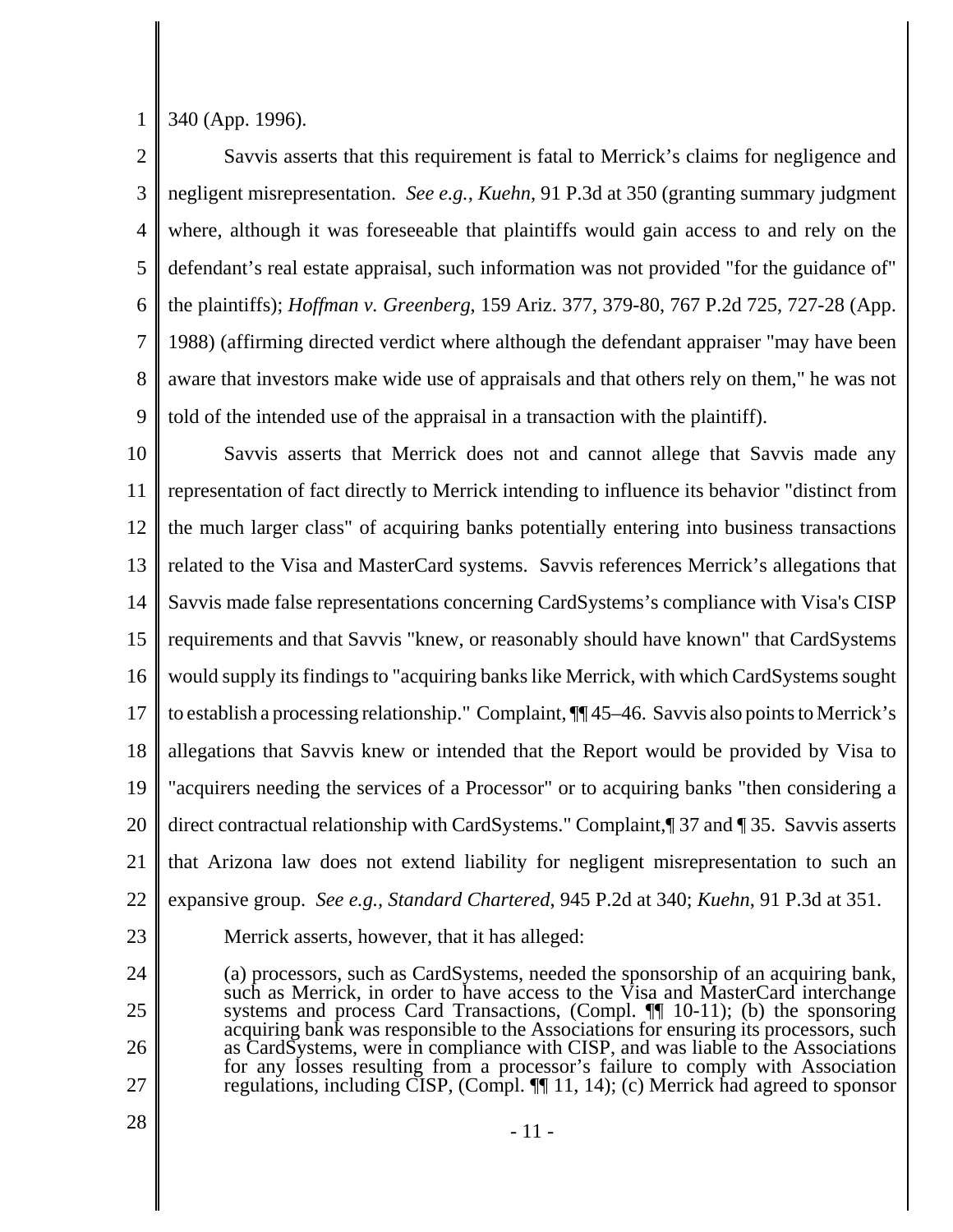1 2

CardSystems as a processor, (Compl. ¶ 12); and (d) Merrick would not allow CardSystems to process any Card Transactions until it was certified as CISP compliant,  $(Compl. \P 13, 16)$ .

3 Response, pp. 13-14.

4 5 6 7 8 9 10 11 12 13 14 15 16 Savvis also points out that this Court has already held on the same basis that Savvis owed no duty to Cumis or its insured credit unions with respect to the issuance of the ROC. *See* RJN Ex. 3 at 18-19 [Doc. # 30] (holding § 552(2) "mandates dismissal of the negligence claims" because "no representations were made to Cumis or its insureds distinct from the larger class of all participants in the VISA and MasterCard systems"). Savvis argues that, like Cumis's insureds, Merrick was simply one of many acquiring banks in the business. Just as Savvis did not owe a duty to all issuing banks in the payment system such as Cumis's insureds, Savvis did not owe a duty to all acquiring banks in the Visa and MasterCard systems that could have potentially entered into a business relationship with CardSystems. *Kuehn*, 91 P.3d at 351; *see also First Nat'l Bank of Commerce v. Monco Agency Inc.*, 911 F.2d 1053, 1058 (5th Cir. 1990) (holding that all "potential lenders" could not constitute a "limited group" of informational recipients of an audit report under the § 552 of the Restatement).

17 18 19 20 21 22 23 24 25 26 Unlike the claims that were dismissed in the Cumis action, where Cumis and its insureds were not distinct from the larger class of all participants in the VISA and MasterCard systems, Merrick asserts that it is one of a small group of acquiring banks that in fact agreed to guarantee to the Associations the performance of CardSystems and was the only bank that authorized CardSystems interchange access to the Associations. Contrary to Savvis's assertion that Merrick was one of the countless acquiring banks that could have conceivably sponsored CardSystems, Merrick asserts that it was one of the handful of acquiring banks that had agreed to sponsor CardSystems prior to the completion of the audit and that Merrick expressly required CISP certification before agreeing to sponsor

- 
- 27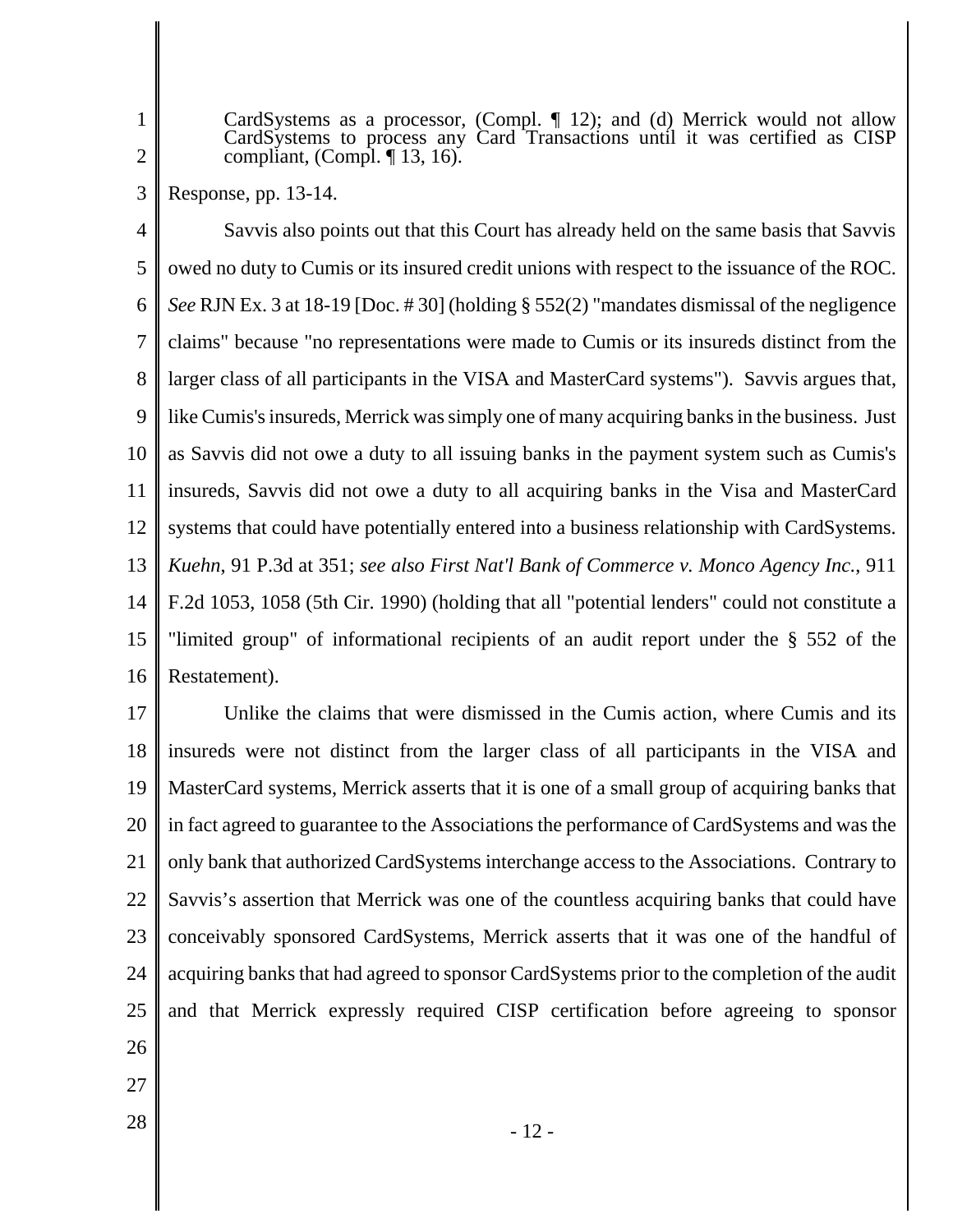1 2 3 4 5 6 7 8 9 10 11 12 13 14 15 CardSystems.<sup>6</sup> Merrick asserts that the Complaint details that it was a limited group to which Savvis intended to supply the information or knows that CardSystems and Visa intended to supply the information. Additionally, Merrick asserts that the Complaint clearly alleges that Savvis provided the ROC to Visa knowing and intending that VISA would provide the ROC and its Full Compliance recommendation to banks, like Merrick, who were then considering a direct contractual relationship with CardSystems. Merrick also points out that the Complaint alleges that Savvis intended that the ROC would directly influence decisions made by Merrick and similarly situated banks with regard to CardSystems and the ability of CardSystems to safely participate in the Association networks. Merrick asserts that it is not required to plead that Savvis knew that Merrick specifically was the intended recipient of its CISP certification. Rather Merrick asserts that it has adequately pled that it was a member of the defined group that Savvis knew was the intended recipient of the ROC. *See Standard Chartered*, 945 P.2d at 342-43 ("It is enough that the maker know that the recipient intended to supply the information for the benefit of a limited group or class of persons and that the plaintiff be a member of that limited group or class.").

16 17 18 19 20 21 22 Merrick asserts that its Complaint also alleges that its reliance must also concern a transaction that Savvis intended to influence: "In preparing the ROC and delivering the ROC to VISA, Savvis intended that the ROC would directly influence decisions made by Merrick and banks in a like position to Merrick with regard to CardSystems and the ability of CardSystems to safely participate in the Association networks." Complaint, ¶ 37. Merrick asserts that its factual allegations regarding the intended purpose of the CISP certification, that it was a defined group of acquiring banks, including Merrick, that provided access to the

- 23
- 24

28

<sup>25</sup> 26 27 <sup>6</sup>In its briefs, Merrick asserts that it was one of less than ten of the acquiring banks that had agreed to sponsor CardSystems prior to the completion of the audit. Merrick asserts that the exact number and the fact that Merrick expressly required CISP certification will be established during discovery. During argument, Merrick clarified that seven banks sought to establish the processing relationship with card system.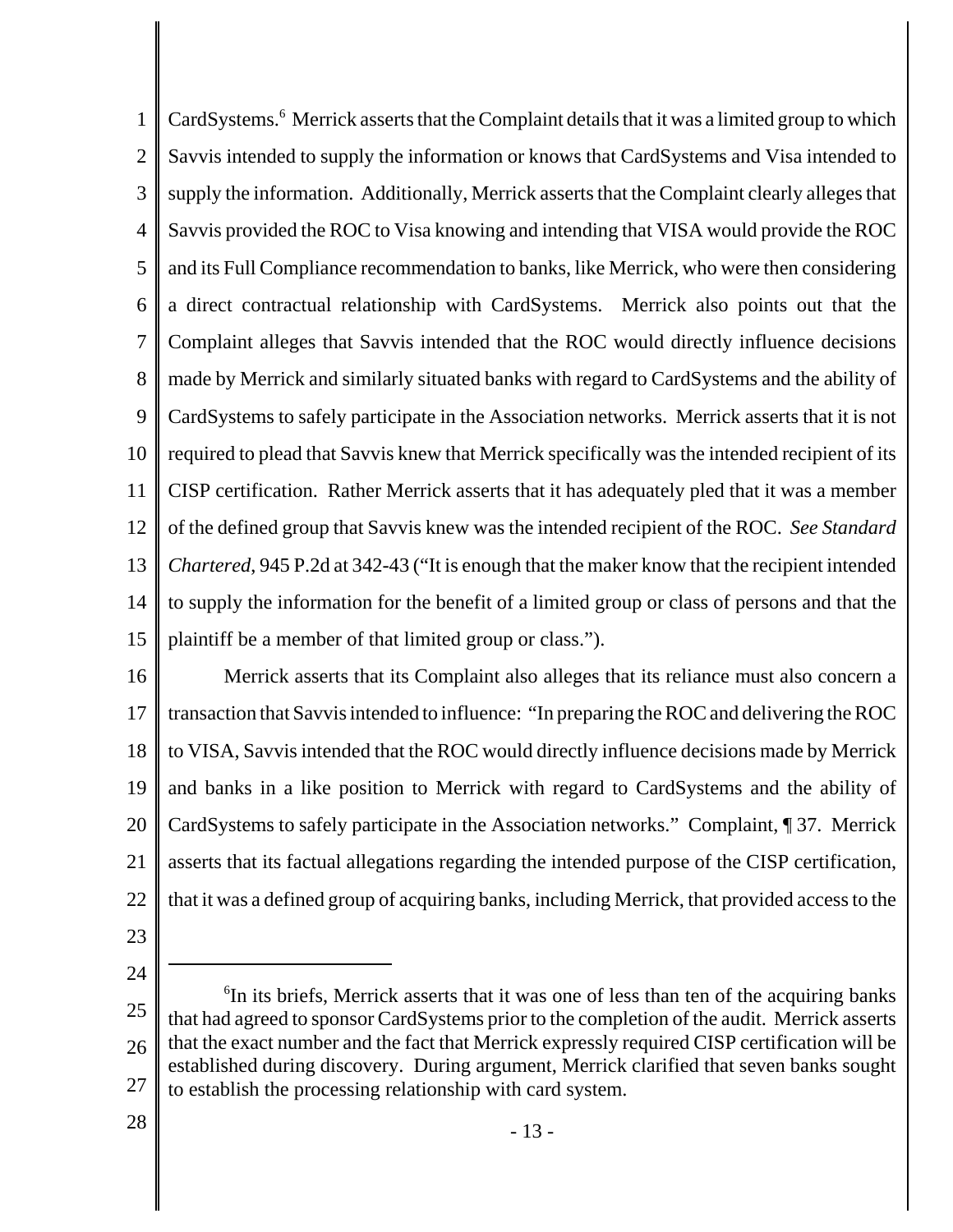1 2 Associations, and that it was a necessarily intended recipient of CardSystems's CISP certification, refute Savvis' spin on the facts for purposes of a motion for summary judgment.

3 4 5 6 7 8 9 10 11 12 13 14 In its Reply, Savvis asserts that the the ROC itself, which Merrick references in its Complaint, makes clear that Savvis only intended it to be used by CardSystems for submission to Visa – every page of the ROC was stamped "CONFIDENTIAL," "Prepared for CardSystems," and "Not for redistribution." Supp. RJN Ex. 2. Savvis asserts that, under such circumstances, Arizona courts have held that defendants could not have intended such statements to influence outside third parties. *See, e.g., Hoffman*, 767 P.2d at 727-28 (noting defendant's appraisal report indicated it was for internal use only). However, Savvis does not discuss how the alleged agency relationship between Merrick and CardSystems affects this analysis. Moreover, in determining whether "it is clear that no relief could be granted under any set of facts that could be proven consistent with the allegations[,]" *McGlinchy*, 845 F.2d at 810, the Court should consider that discovery may lead to evidence regarding the normal practice in the business.

15 However, Savvis also asserts that Merrick has simultaneously advanced two wholly

16 inconsistent factual arguments:

17 18 19 20 On the one hand, Merrick alleges that it was "one of the handful…of acquiring banks that **in fact agreed** to sponsor CardSystems **prior to the completion of the audit**," and "in fact agreed to guarantee to the Associations the performance of CardSystems." (Opp. at 14 (emphasis added); Complt [12). Yet, on the other hand, Merrick alleges that at the time that SAVVIS resubmitted the ROC, Merrick was only "then considering a direct contractual relationship with CardSystems." (Opp. at 14 (emphasis added); Complt. ¶¶ 35, 37).

21 22 23 24 25 26 27 Reply, p. 10. Savvis argues that, if Merrick was one of several banks that had already agreed to sponsor CardSystems prior to the completion of the CISP assessment, it could not possibly have been induced to enter into those agreements by statements made by Savvis and Savvis could not possibly have intended to influence agreements that had already been executed when it resubmitted the ROC. *See Kuehn*, 91 P.3d at 350-351 (noting appraisal not provided "for the guidance of" plaintiff where plaintiff was already contractually bound to purchase the property before receiving appraisal). However, if Merrick was only considering entering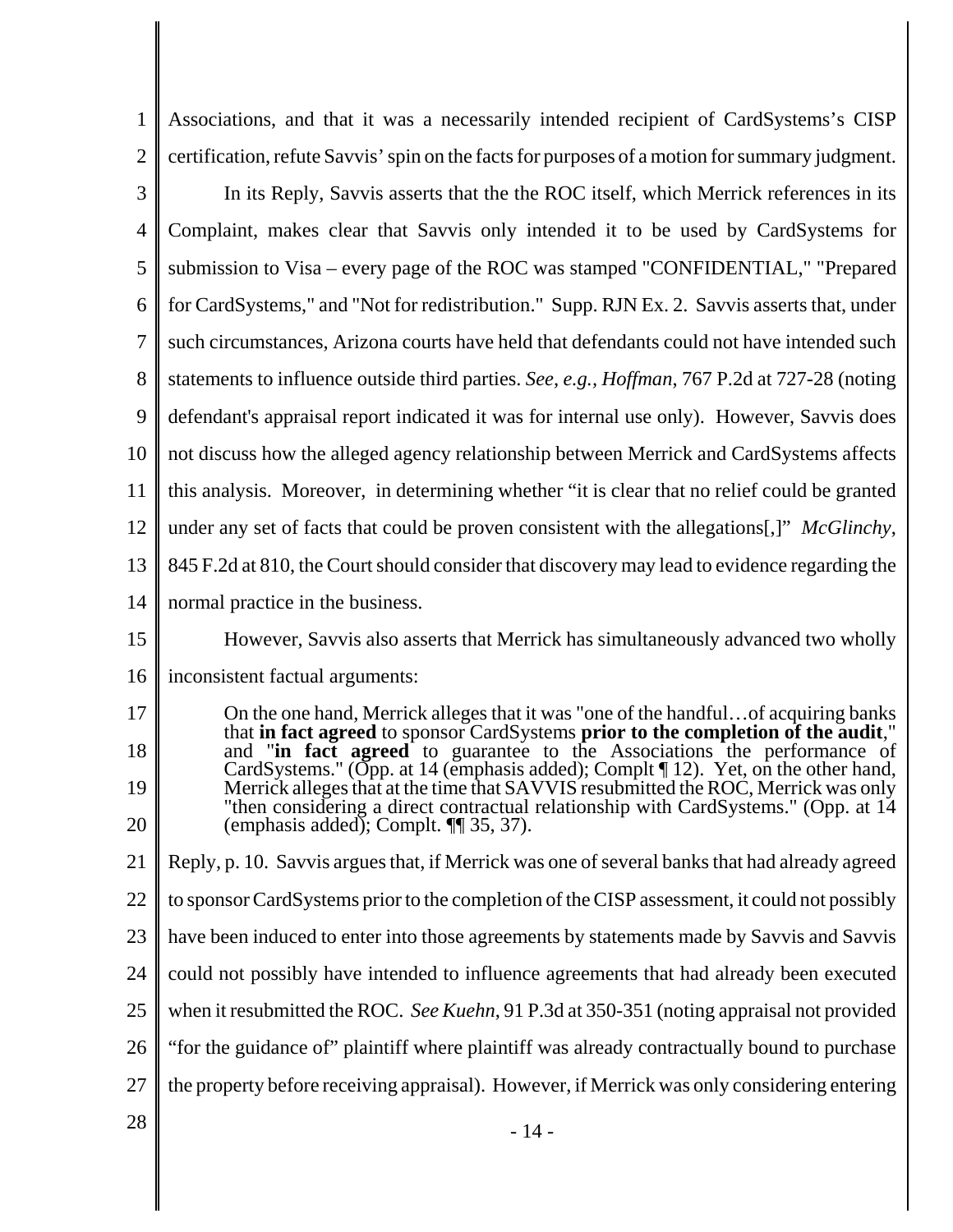1 2 3 4 5 6 7 8 9 10 11 into a contractual relationship with CardSystems prior to the completion of the CISP assessment, then Savvis asserts that, like Cumis, Merrick was simply a member of a larger class of parties in the four-party payment system who might reasonably be expected sooner or later to have access to the information. *See, e.g., Hoffman*, 767 P.2d at 727-28 (finding no duty where appraiser "may have been aware that investors make wide use of appraisals and that others rely on them," but was not told of intended use of appraisal in a transaction with plaintiff). Savvis asserts that, because Merrick does not contest that any acquiring bank could at any time become a sponsor of CardSystems, the group of which Merrick claims to be a member (i.e., acquiring banks "considering" a contractual relationship with CardSystems) was far from "limited," but rather encompassed an ever changing and potentially expanding number of recipients.

12 13 14 15 16 17 18 19 20 21 22 23 24 25 26 27 A reasonable reading of the Complaint reveals allegations that Merrick was a member of a limited group of banks, distinct from the much larger class who might reasonably be expected sooner or later to have access to the information and to forseeably take some action in reliance upon the information. *See* § 552(2), comment h; *Standard Chartered*, 190 Ariz. at 29. Merrick alleged that, in or about January 2004, it did not permit CardSystems to act as either ISO or Processor until Merrick was satisfied that CardSystems was compliant with all Association rules and regulations related to Processors. Because CardSystems was not certified as CISP compliant in January 2004, Merrick did not permit CardSystems to process any Card Transactions until it obtained the certification. In other words, Merrick was in a contingent-like agreement, which when satisfied (CISP compliance), permitted further contractual actions. The Court also finds that the Complaint alleges that Savvis intended that the ROC would directly influence decisions made by Merrick and similarly situated banks with regard to CardSystems and the ability of CardSystems to safely participate in the Association networks. *See Standard Chartered*, 945 P.2d at 342-43 ("It is enough that the maker know that the recipient intended to supply the information for the benefit of a limited group or class of persons and that the plaintiff be a member of that limited group or class.").